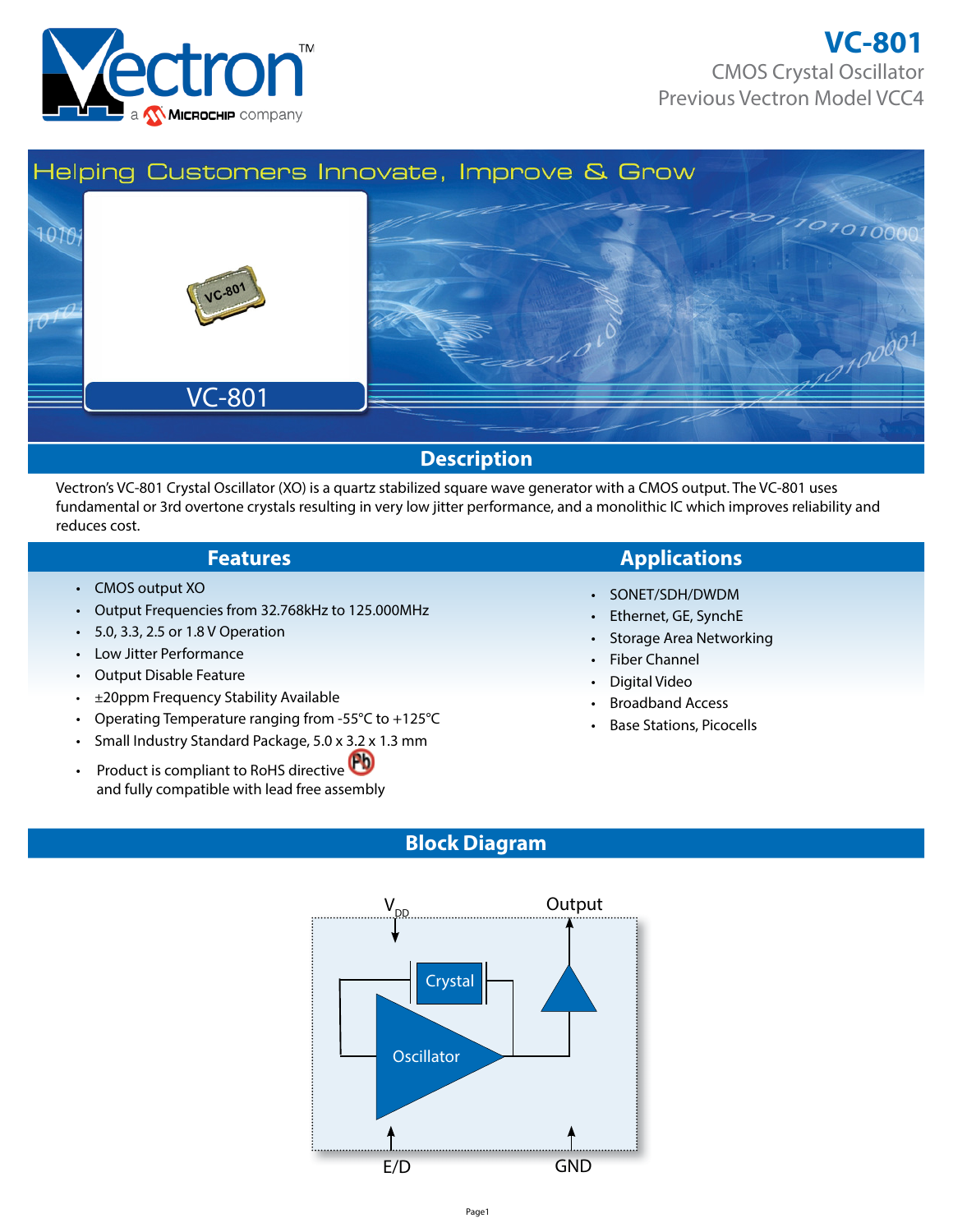## **Specifications**

| <b>Table 1. Electrical Performance, 5V Option</b>                                                                                                          |                                                     |                                                                  |                                           |                          |                                    |  |  |  |  |
|------------------------------------------------------------------------------------------------------------------------------------------------------------|-----------------------------------------------------|------------------------------------------------------------------|-------------------------------------------|--------------------------|------------------------------------|--|--|--|--|
| Parameter                                                                                                                                                  | Symbol                                              | Min                                                              | <b>Typical</b>                            | <b>Max</b>               | <b>Units</b>                       |  |  |  |  |
| <b>Supply Voltage</b>                                                                                                                                      |                                                     |                                                                  |                                           |                          |                                    |  |  |  |  |
| Voltage <sup>1</sup>                                                                                                                                       | $V_{DD}$                                            | 4.5                                                              | 5.0                                       | 5.5                      | $\mathsf{V}$                       |  |  |  |  |
| Max Voltage                                                                                                                                                |                                                     | $-0.7$                                                           |                                           | $\overline{7}$           | V                                  |  |  |  |  |
| Current <sup>2</sup><br>$\leq$ 20.000MHz<br>20.001 to 50.000MHz<br>50.001 to 75.000MHz                                                                     | $I_{DD}$                                            |                                                                  |                                           | 10<br>30<br>40           | mA<br>mA<br>mA                     |  |  |  |  |
| Current, Output Disabled                                                                                                                                   |                                                     |                                                                  |                                           | 30                       | uA                                 |  |  |  |  |
|                                                                                                                                                            |                                                     |                                                                  | <b>Frequency</b>                          |                          |                                    |  |  |  |  |
| Nominal Frequency <sup>3</sup>                                                                                                                             | $f_{N}$                                             | 1.544                                                            |                                           | 75.000                   | <b>MHz</b>                         |  |  |  |  |
| Stability <sup>4,8</sup> (Ordering Option)                                                                                                                 |                                                     |                                                                  | $\pm 20, \pm 25, \pm 32, \pm 50, \pm 100$ |                          | ppm                                |  |  |  |  |
|                                                                                                                                                            |                                                     |                                                                  | Output                                    |                          |                                    |  |  |  |  |
| Output Logic Levels <sup>2</sup><br><b>Output Logic High</b><br><b>Output Logic Low</b><br><b>Output Logic High Drive</b><br><b>Output Logic Low Drive</b> | $V_{OH}$<br>$V_{OL}$<br>$I_{\text{OH}}$<br>$I_{OL}$ | $0.9*V_{DD}$<br>16<br>16                                         |                                           | $0.1*V_{DD}$             | $\mathsf{V}$<br>$\vee$<br>mA<br>mA |  |  |  |  |
| Load                                                                                                                                                       |                                                     |                                                                  |                                           | 15                       | pF                                 |  |  |  |  |
| Output Rise /Fall Time <sup>2</sup><br>$<$ 20.000MHz<br>20,000 to 50,000MHz<br>50.001 to 75.000MHz                                                         | $t_R/t_F$                                           |                                                                  |                                           | 8<br>5<br>$\overline{2}$ | ns<br>ns<br>ns                     |  |  |  |  |
| Output Leakage, Output Disabled                                                                                                                            | $I_{Z}$                                             |                                                                  |                                           | ±10                      | uA                                 |  |  |  |  |
| Duty Cycle <sup>2,5</sup>                                                                                                                                  |                                                     | 45                                                               | 50                                        | 55                       | $\%$                               |  |  |  |  |
| Period Jitter <sup>6</sup><br><b>RMS</b><br>Peak-Peak                                                                                                      | фJ                                                  |                                                                  | 3.0<br>21                                 |                          | ps<br>ps                           |  |  |  |  |
| RMS Jitter, 12kHz-20MHz                                                                                                                                    | фJ                                                  |                                                                  | 0.5                                       | $\mathbf{1}$             | ps                                 |  |  |  |  |
|                                                                                                                                                            |                                                     |                                                                  | <b>Enable/Disable</b>                     |                          |                                    |  |  |  |  |
| Output Enable/Disable <sup>7</sup><br><b>Output Enable</b><br><b>Output Disable</b>                                                                        | $V_{\text{IH}}$<br>$V_{\parallel}$                  | 4.0                                                              |                                           | 0.8                      | V<br>$\overline{V}$                |  |  |  |  |
| Disable time                                                                                                                                               | $\mathsf{t}_{\scriptscriptstyle\mathsf{D}}$         |                                                                  |                                           | 100                      | ns                                 |  |  |  |  |
| Enable Internal Pull-Up Resistor                                                                                                                           |                                                     |                                                                  | 100                                       |                          | Kohm                               |  |  |  |  |
| Start-Up Time                                                                                                                                              | $t_{\text{su}}$                                     |                                                                  |                                           | 8                        | ms                                 |  |  |  |  |
| <b>Operating Temp (Ordering Option)</b>                                                                                                                    | $T_{OP}$                                            | °C<br>-10/70, -20/70, -40/85, -40/105, -40/125, -55/105, -55/125 |                                           |                          |                                    |  |  |  |  |

1] The power supply should have by-pass capacitors as close to the supply and to ground as possible, for example 0.1 and 0.01uF.

2] Parameters are tested with the test circuit shown in Fig 1.

3] See Standard Frequencies and Ordering Information tables for more specific information.

4] Includes initial accuracy, operating temperature, supply voltage, shock and vibration (not under operation) and aging for  $\pm 50$  and  $\pm 100$ ppm options.<br>5] Duty Cycle is measured as On Time/Period, see Fig 2. Duty Cycle is measured as On Time/Period, see Fig 2.

6] Broadband Period Jitter measured using Wavecrest SIA3300C, 90K samples, see Application Note for Typical Phase Noise and Jitter Performance.

7] The Output is Enabled if the Enable/Disable is left open.<br>8] Only  $\pm 50$  and  $\pm 100$  stability option available for -40/105 Only ±50 and ±100 stability option available for -40/105 °C, -40/125 °C, -55/105 °C and -55/125 °C Operating temperature range.





**Fig 2: Waveform**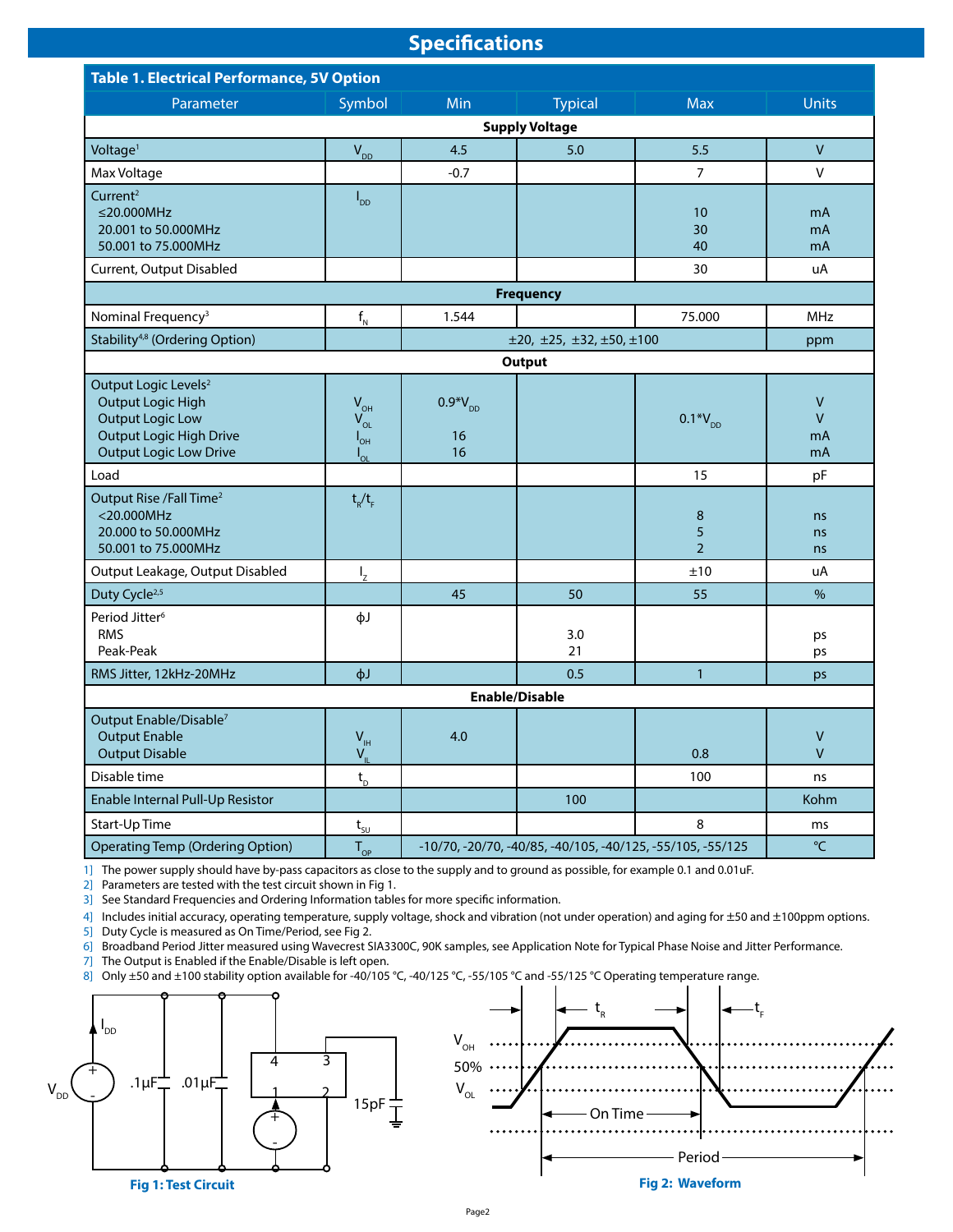## **Specifications**

| <b>Table 2. Electrical Performance, 3.3V Option</b>                                                                                                         |                                                     |                                                                            |                          |                                       |                            |  |  |  |  |
|-------------------------------------------------------------------------------------------------------------------------------------------------------------|-----------------------------------------------------|----------------------------------------------------------------------------|--------------------------|---------------------------------------|----------------------------|--|--|--|--|
| Parameter                                                                                                                                                   | Symbol                                              | Min                                                                        | <b>Typical</b>           | <b>Max</b>                            | <b>Units</b>               |  |  |  |  |
|                                                                                                                                                             |                                                     |                                                                            | <b>Supply Voltage</b>    |                                       |                            |  |  |  |  |
| Voltage <sup>1</sup>                                                                                                                                        | $V_{DD}$                                            | 2.97                                                                       | 3.30                     | 3.63                                  | $\mathsf{V}$               |  |  |  |  |
| Max Voltage                                                                                                                                                 |                                                     | $-0.5$                                                                     |                          | 5.0                                   | V                          |  |  |  |  |
| Current <sup>2</sup><br>32.768kHz to 1.499MHz<br>1.500 to 20.000 MHz<br>20.001 to 50.000MHz<br>50.001 to 100.000MHz<br>100.001 to 125.000MHz                | $I_{DD}$                                            |                                                                            |                          | 5<br>$\overline{7}$<br>20<br>30<br>40 | mA<br>mA<br>mA<br>mA<br>mA |  |  |  |  |
| Current, Output Disabled                                                                                                                                    |                                                     |                                                                            |                          | 30                                    | uA                         |  |  |  |  |
| <b>Frequency</b>                                                                                                                                            |                                                     |                                                                            |                          |                                       |                            |  |  |  |  |
| Nominal Frequency <sup>3</sup>                                                                                                                              | $\mathsf{f}_{_{\sf N}}$                             | 0.032                                                                      |                          | 125.000                               | <b>MHz</b>                 |  |  |  |  |
| Stability <sup>4,8</sup> (Ordering Option)                                                                                                                  |                                                     |                                                                            | ±20, ±25, ±32, ±50, ±100 |                                       | ppm                        |  |  |  |  |
| Output Logic Levels <sup>2</sup>                                                                                                                            |                                                     |                                                                            | <b>Output</b>            |                                       |                            |  |  |  |  |
| <b>Output Logic High</b><br><b>Output Logic Low</b><br><b>Output Logic High Drive</b><br><b>Output Logic Low Drive</b>                                      | $V_{OH}$<br>$V_{OL}$<br>$I_{\text{OH}}$<br>$I_{OL}$ | $0.9*V_{DD}$<br>8<br>8                                                     |                          | $0.1*V_{DD}$                          | V<br>V<br>mA<br>mA         |  |  |  |  |
| Load                                                                                                                                                        |                                                     |                                                                            |                          | 15                                    | pF                         |  |  |  |  |
| Output Rise /Fall Time <sup>2</sup><br>32.768kHz to 345.6kHz<br>345.6kHz to 20.000MHz<br>20.001 to 50.000MHz<br>50.001 to 75.000MHz<br>75.001 to 125.000MHz | $t_R/t_F$                                           |                                                                            |                          | 200<br>6<br>4<br>3<br>$\overline{2}$  | ns<br>ns<br>ns<br>ns<br>ns |  |  |  |  |
| Output Leakage, Output Disabled                                                                                                                             | $I_{Z}$                                             |                                                                            |                          | ±10                                   | uA                         |  |  |  |  |
| Duty Cycle <sup>2,5</sup>                                                                                                                                   |                                                     | 45                                                                         | 50                       | 55                                    | $\%$                       |  |  |  |  |
| Period Jitter <sup>6</sup><br><b>RMS</b><br>Peak-Peak                                                                                                       | фJ                                                  |                                                                            | 3.0<br>21                |                                       | ps<br>ps                   |  |  |  |  |
| RMS Jitter, 12kHz-20MHz                                                                                                                                     | фJ                                                  |                                                                            | 0.5                      | $\mathbf{1}$                          | ps                         |  |  |  |  |
|                                                                                                                                                             |                                                     |                                                                            | <b>Enable/Disable</b>    |                                       |                            |  |  |  |  |
| Output Enable/Disable <sup>7</sup><br><b>Output Enable</b><br><b>Output Disable</b>                                                                         | $V_{\rm IH}$<br>$V_{\parallel}$                     | $2.0$                                                                      |                          | 0.5                                   | V<br>$\mathsf{V}$          |  |  |  |  |
| Disable time                                                                                                                                                | $t_{\rm D}$                                         |                                                                            |                          | 100                                   | ns                         |  |  |  |  |
| Enable Internal Pull-Up Resistor                                                                                                                            |                                                     |                                                                            | 100                      |                                       | Kohm                       |  |  |  |  |
| Start-Up Time                                                                                                                                               | $t_{\rm SU}$                                        |                                                                            |                          | 8                                     | ms                         |  |  |  |  |
| <b>Operating Temp (Ordering Option)</b>                                                                                                                     | $T_{_{OP}}$                                         | $\mathrm{C}$<br>-10/70, -20/70, -40/85, -40/105, -40/125, -55/105, -55/125 |                          |                                       |                            |  |  |  |  |

1] The power supply should have by-pass capacitors as close to the supply and to ground as possible, for example 0.1 and 0.01 uF.

2] Parameters are tested with the test circuit shown in Fig 1.

3] See Standard Frequencies and Ordering Information tables for more specific information.

4] Includes initial accuracy, operating temperature, supply voltage, shock and vibration (not under operation) and aging for ±50 and ±100ppm options.

5] Duty Cycle is measured as On Time/Period, see Fig 2.

6] Broadband Period Jitter measured using Wavecrest SIA3300C, 90K samples, see Application Note for Typical Phase Noise and Jitter Performance.

7] The Output is Enabled if the Enable/Disable is left open.

8] Only ±50 and ±100 stability option available for -40/105 °C, -40/125 °C, -55/105 °C and -55/125 °C Operating temperature range.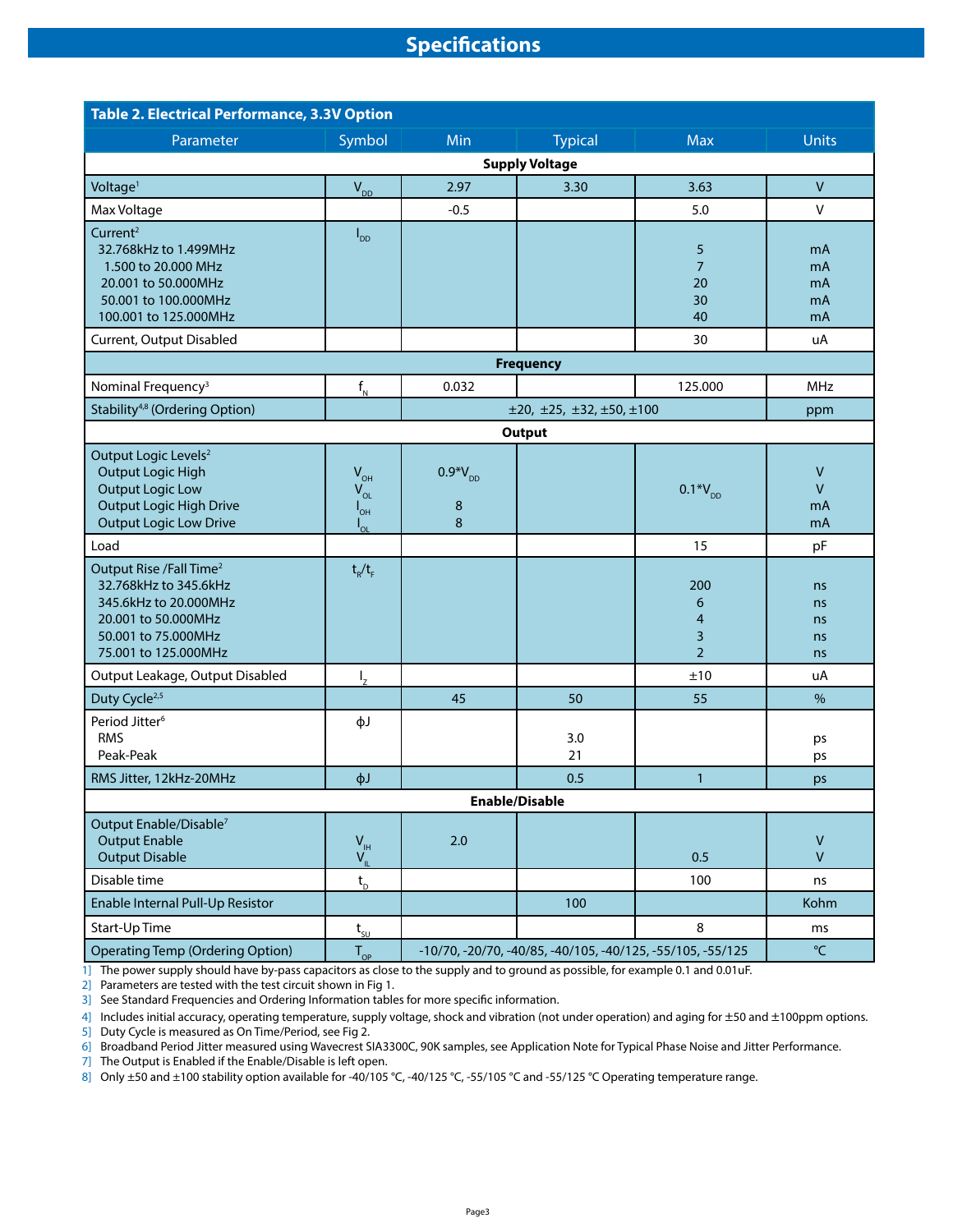## **Specifications**

| <b>Table 3. Electrical Performance, 2.5V Option</b>                                                                                                                                                                                       |                                                                                         |                                                                                       |                          |                                             |                                     |  |  |
|-------------------------------------------------------------------------------------------------------------------------------------------------------------------------------------------------------------------------------------------|-----------------------------------------------------------------------------------------|---------------------------------------------------------------------------------------|--------------------------|---------------------------------------------|-------------------------------------|--|--|
| Parameter                                                                                                                                                                                                                                 | Symbol                                                                                  | <b>Min</b>                                                                            | <b>Typical</b>           | <b>Max</b>                                  | <b>Units</b>                        |  |  |
|                                                                                                                                                                                                                                           |                                                                                         |                                                                                       | <b>Supply Voltage</b>    |                                             |                                     |  |  |
| Voltage <sup>1</sup>                                                                                                                                                                                                                      | $V_{DD}$                                                                                | 2.25                                                                                  | 2.50                     | 2.75                                        | $\vee$                              |  |  |
| Max Voltage                                                                                                                                                                                                                               |                                                                                         | $-0.5$                                                                                |                          | 5.0                                         | $\vee$                              |  |  |
| Current <sup>2</sup><br>32.768kHz to 1.499MHz<br>1.500 to 20.000 MHz<br>20.001 to 50.000MHz<br>50.001 to 75.000MHz<br>75.001 to 100.000MHz<br>100.001 to 125.000MHz                                                                       | $I_{DD}$                                                                                |                                                                                       |                          | 5<br>$\overline{7}$<br>15<br>20<br>25<br>30 | mA<br>mA<br>mA<br>mA<br>mA<br>mA    |  |  |
| Current, Output Disabled                                                                                                                                                                                                                  |                                                                                         |                                                                                       |                          | 30                                          | uA                                  |  |  |
|                                                                                                                                                                                                                                           |                                                                                         |                                                                                       | <b>Frequency</b>         |                                             |                                     |  |  |
| Nominal Frequency <sup>3</sup>                                                                                                                                                                                                            | $f_{N}$                                                                                 | 0.032                                                                                 |                          | 125.000                                     | <b>MHz</b>                          |  |  |
| Stability <sup>4,9</sup> (Ordering Option)                                                                                                                                                                                                |                                                                                         |                                                                                       | ±20, ±25, ±32, ±50, ±100 |                                             | ppm                                 |  |  |
| <b>Output</b>                                                                                                                                                                                                                             |                                                                                         |                                                                                       |                          |                                             |                                     |  |  |
| Output Logic Levels <sup>2</sup><br><b>Output Logic High</b><br><b>Output Logic Low</b><br><b>Output Logic High Drive</b><br><b>Output Logic Low Drive</b><br>Output Logic High Drive <sup>8</sup><br>Output Logic Low Drive <sup>8</sup> | $V_{OH}$<br>$V_{OL}$<br>$I_{\text{OH}}$<br>$I_{OL}$<br>$I_{\text{OH}}$<br>$I_{\circ L}$ | $0.9*V_{DD}$<br>4<br>$\overline{4}$<br>8<br>8                                         |                          | $0.1*V_{DD}$                                | V<br>$\vee$<br>mA<br>mA<br>mA<br>mA |  |  |
| Load                                                                                                                                                                                                                                      | $I_{\text{OUT}}$                                                                        |                                                                                       |                          | 15                                          | pF                                  |  |  |
| Output Rise /Fall Time <sup>2</sup><br>32.768kHz to 345.6kHz<br>345.6kHz to 20.000MHz<br>20.001 to 50.000MHz<br>50.001 to 75.000MHz<br>75.001 to 125.000MHz                                                                               | $t_R/t_F$                                                                               |                                                                                       |                          | 200<br>6<br>5<br>3<br>$\overline{2}$        | ns<br>ns<br>ns<br>ns<br>ns          |  |  |
| Output Leakage, Output Disabled                                                                                                                                                                                                           | $I_{z}$                                                                                 |                                                                                       |                          | ±10                                         | uA                                  |  |  |
| Duty Cycle <sup>2,5</sup>                                                                                                                                                                                                                 |                                                                                         | 45                                                                                    | 50                       | 55                                          | $\%$                                |  |  |
| Period Jitter <sup>6</sup><br><b>RMS</b><br>Peak-Peak                                                                                                                                                                                     | фJ                                                                                      |                                                                                       | 3.0<br>21                |                                             | ps<br>ps                            |  |  |
| RMS Jitter, 12kHz-20MHz                                                                                                                                                                                                                   | фJ                                                                                      |                                                                                       | 0.5                      | $\mathbf{1}$                                | ps                                  |  |  |
|                                                                                                                                                                                                                                           |                                                                                         |                                                                                       | <b>Enable/Disable</b>    |                                             |                                     |  |  |
| Output Enable/Disable <sup>7</sup><br><b>Output Enable</b><br><b>Output Disable</b>                                                                                                                                                       | V <sub>1H</sub><br>$V_{\parallel}$                                                      | 1.75                                                                                  |                          | 0.5                                         | V<br>$\mathsf{V}$                   |  |  |
| Disable time                                                                                                                                                                                                                              | $t_{\rm D}$                                                                             |                                                                                       |                          | 100                                         | ns                                  |  |  |
| Enable Internal Pull-Up Resistor                                                                                                                                                                                                          |                                                                                         |                                                                                       | 100                      |                                             | Kohm                                |  |  |
| Start-Up Time                                                                                                                                                                                                                             | $t_{\rm SU}$                                                                            |                                                                                       |                          | 8                                           | ms                                  |  |  |
| <b>Operating Temp (Ordering Option)</b>                                                                                                                                                                                                   | $T_{OP}$                                                                                | $^{\circ}\!{\mathsf C}$<br>-10/70, -20/70, -40/85, -40/105, -40/125, -55/105, -55/125 |                          |                                             |                                     |  |  |

1] The power supply should have by-pass capacitors as close to the supply and to ground as possible, for example 0.1 and 0.01uF.

2] Parameters are tested with the test circuit shown in Fig 1.

3] See Standard Frequencies and Ordering Information tables for more specific information.

4] Includes initial accuracy, operating temperature, supply voltage, shock and vibration (not under operation) and aging for ±50 and ±100ppm options. 5] Duty Cycle is measured as On Time/Period, see Fig 2.

6] Broadband Period Jitter measured using Wavecrest SIA3300C, 90K samples, see Application Note for Typical Phase Noise and Jitter Performance.

7] The Output is Enabled if the Enable/Disable is left open.

8] For 3rd overtone crystal designs.

9] Only ±50 and ±100 stability option available for -40/105 °C, -40/125 °C, -55/105 °C and -55/125 °C Operating temperature range.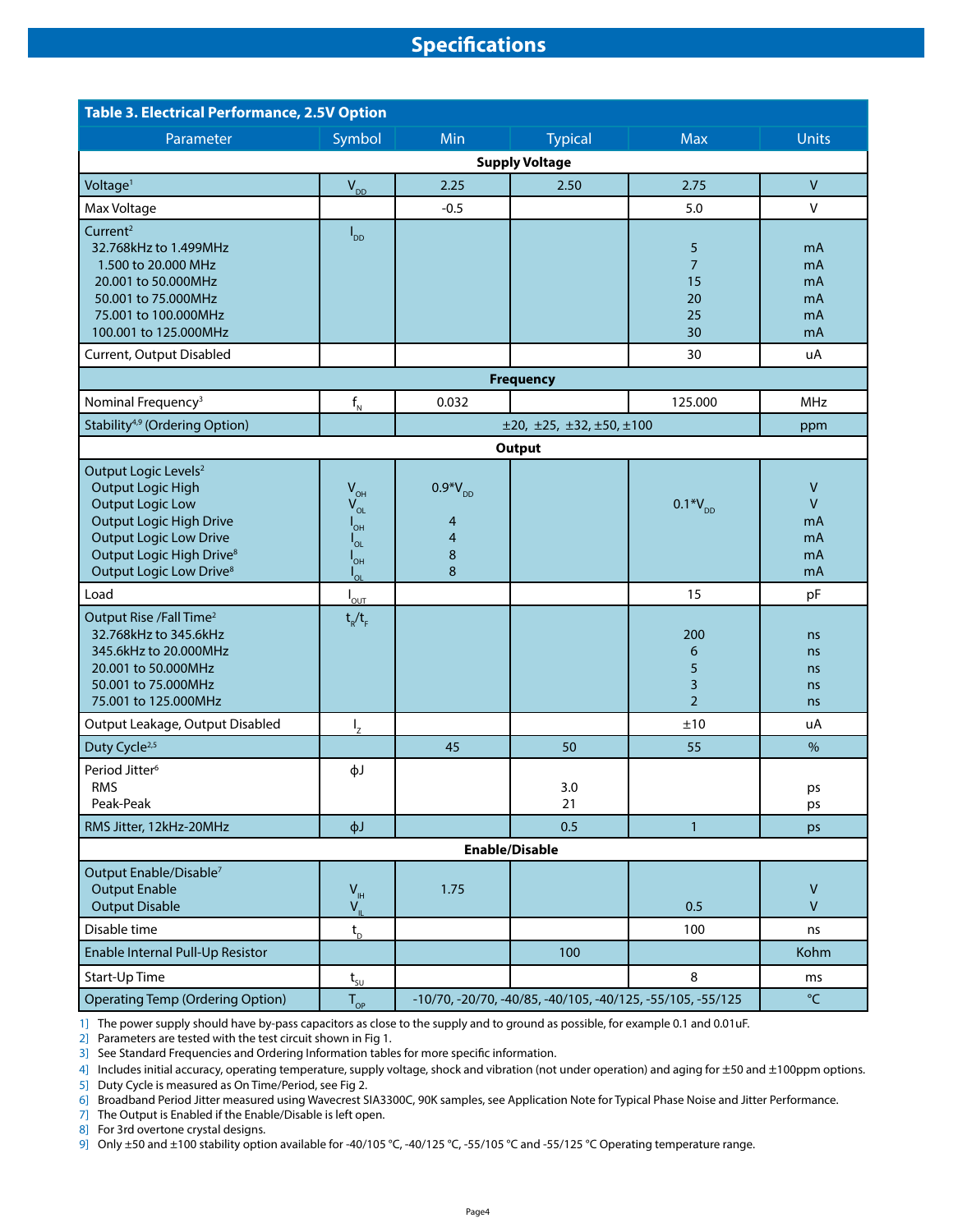| <b>Table 4. Electrical Performance, 1.8V Option</b>                                                                                                                                                                                |                                                                                         |                                            |                                                            |                     |                                                |  |  |
|------------------------------------------------------------------------------------------------------------------------------------------------------------------------------------------------------------------------------------|-----------------------------------------------------------------------------------------|--------------------------------------------|------------------------------------------------------------|---------------------|------------------------------------------------|--|--|
| Parameter                                                                                                                                                                                                                          | Symbol                                                                                  | Min                                        | <b>Typical</b>                                             | <b>Max</b>          | <b>Units</b>                                   |  |  |
|                                                                                                                                                                                                                                    |                                                                                         |                                            | <b>Supply Voltage</b>                                      |                     |                                                |  |  |
| Voltage <sup>1</sup>                                                                                                                                                                                                               | $V_{DD}$                                                                                | 1.71                                       | 1.80                                                       | 1.89                | $\mathsf{V}$                                   |  |  |
| Max Voltage                                                                                                                                                                                                                        |                                                                                         | $-0.5$                                     |                                                            | 3.6                 | $\vee$                                         |  |  |
| Current <sup>2</sup><br>1.544 to 20.000 MHz<br>20.001 to 70.000MHz<br>70.001 to 100.000MHz<br>100.001 to 125.000MHz                                                                                                                | $I_{DD}$                                                                                |                                            |                                                            | 5<br>15<br>20<br>25 | mA<br>mA<br>mA<br>mA                           |  |  |
| Current, Output Disabled                                                                                                                                                                                                           |                                                                                         |                                            |                                                            | 30                  | uA                                             |  |  |
|                                                                                                                                                                                                                                    |                                                                                         |                                            | <b>Frequency</b>                                           |                     |                                                |  |  |
| Nominal Frequency <sup>3</sup>                                                                                                                                                                                                     | $f_{N}$                                                                                 | 1.544                                      |                                                            | 125.000             | MHz                                            |  |  |
| Stability <sup>4,9</sup> (Ordering Option)                                                                                                                                                                                         |                                                                                         |                                            | $\pm 20, \pm 25, \pm 32, \pm 50, \pm 100$                  |                     | ppm                                            |  |  |
|                                                                                                                                                                                                                                    |                                                                                         |                                            | Output                                                     |                     |                                                |  |  |
| Output Logic Levels <sup>2</sup><br><b>Output Logic High</b><br><b>Output Logic Low</b><br>Output Logic High Drive<br><b>Output Logic Low Drive</b><br>Output Logic High Drive <sup>8</sup><br>Output Logic Low Drive <sup>8</sup> | $V_{OH}$<br>$V_{OL}$<br>$I_{\text{OH}}$<br>$I_{OL}$<br>$I_{\text{OH}}$<br>$I_{\circ L}$ | $0.9*V_{DD}$<br>2.8<br>2.8<br>$\bf 8$<br>8 |                                                            | $0.1*V_{DD}$        | $\vee$<br>$\mathsf{V}$<br>mA<br>mA<br>mA<br>mA |  |  |
| Load                                                                                                                                                                                                                               |                                                                                         |                                            |                                                            | 15                  | pF                                             |  |  |
| Output Rise /Fall Time <sup>2</sup><br>1.544 to 20.000MHz<br>20.001 to 50.000MHz<br>50.001 to 125.000MHz                                                                                                                           | $t_R/t_F$                                                                               |                                            |                                                            | 6<br>5<br>3         | ns<br>ns<br>ns                                 |  |  |
| Output Leakage, Output Disabled                                                                                                                                                                                                    | $I_{z}$                                                                                 |                                            |                                                            | ±10                 | uA                                             |  |  |
| Duty Cycle <sup>2,5</sup>                                                                                                                                                                                                          |                                                                                         | 45                                         | 50                                                         | 55                  | $\%$                                           |  |  |
| Period Jitter <sup>6</sup><br><b>RMS</b><br>Peak-Peak                                                                                                                                                                              | фJ                                                                                      |                                            | 3.0<br>21                                                  |                     | ps<br>ps                                       |  |  |
| RMS Jitter, 12kHz-20MHz                                                                                                                                                                                                            | фJ                                                                                      |                                            | 0.5                                                        | $\mathbf{1}$        | ps                                             |  |  |
|                                                                                                                                                                                                                                    |                                                                                         |                                            | <b>Enable/Disable</b>                                      |                     |                                                |  |  |
| Output Enable/Disable <sup>7</sup><br><b>Output Enable</b><br><b>Output Disable</b><br>Disable time                                                                                                                                | $V_{\text{IH}}$<br>$V_{\parallel}$                                                      | 1.26                                       |                                                            | 0.5<br>100          | $\vee$<br>$\vee$                               |  |  |
| Enable Internal Pull-Up Resistor                                                                                                                                                                                                   | $\mathsf{t}_{_{\sf D}}$                                                                 |                                            | $\mathbf{1}$                                               |                     | ns<br>Mohm                                     |  |  |
| Start-Up Time                                                                                                                                                                                                                      |                                                                                         |                                            |                                                            | 8                   | ms                                             |  |  |
| <b>Operating Temp (Ordering Option)</b>                                                                                                                                                                                            | $t_{\rm su}$<br>$T_{_{OP}}$                                                             |                                            | -10/70, -20/70, -40/85, -40/105, -40/125, -55/105, -55/125 |                     | $\mathrm{C}$                                   |  |  |
|                                                                                                                                                                                                                                    |                                                                                         |                                            |                                                            |                     |                                                |  |  |

1] The power supply should have by-pass capacitors as close to the supply and to ground as possible, for example 0.1 and 0.01uF.

2] Parameters are tested with the test circuit shown in Fig 1.

3] See Standard Frequencies and Ordering Information tables for more specific information.

4] Includes initial accuracy, operating temperature, supply voltage, shock and vibration (not under operation) and aging for ±50 and ±100ppm options.

5] Duty Cycle is measured as On Time/Period, see Fig 2.

6] Broadband Period Jitter measured using Wavecrest SIA3300C, 90K samples, see Application Note for Typical Phase Noise and Jitter Performance.

7] The Output is Enabled if the Enable/Disable is left open.

8] For 3rd overtone crystal designs.

9] Only ±50 and ±100 stability option available for -40/105 °C, -40/125 °C, -55/105 °C and -55/125 °C Operating temperature range.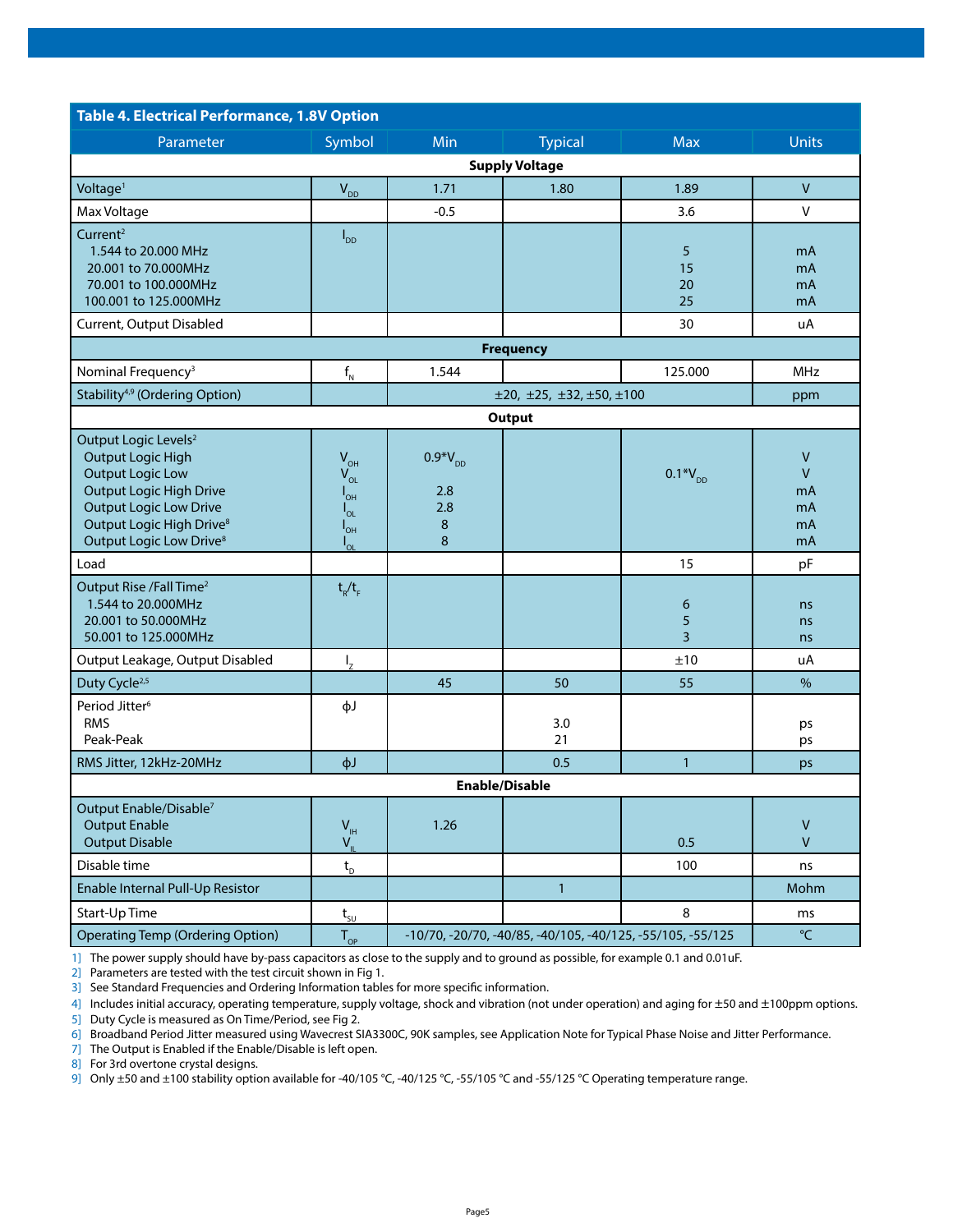# **Outline Drawing & Pad Layout**







All dimensions in mm

| <b>Table 5. Pin Out</b> |                           |                                   |  |  |  |  |
|-------------------------|---------------------------|-----------------------------------|--|--|--|--|
| Pin                     | Symbol<br><b>Function</b> |                                   |  |  |  |  |
|                         | E/D                       | Enable Disable                    |  |  |  |  |
|                         | GND                       | <b>Case and Electrical Ground</b> |  |  |  |  |
| 3                       | Output                    | Output                            |  |  |  |  |
|                         |                           | Power Supply Voltage              |  |  |  |  |

| Table 6. Enable Disable Function |                     |  |  |  |
|----------------------------------|---------------------|--|--|--|
| $E/D$ Pin                        | Output              |  |  |  |
| High                             | Clock Output        |  |  |  |
| Open                             | <b>Clock Output</b> |  |  |  |
| l ow                             | High Impedance      |  |  |  |

## **Reliability**

Vecron qualification includes aging at various extreme temperatures, shock and vibration, temperature cycling, and IR reflow simulation. The VC-801 family is capable of meeting the following qualification tests:

| Table 7. Environmental Compliance |                                          |  |  |  |  |
|-----------------------------------|------------------------------------------|--|--|--|--|
| <b>Parameter</b>                  | <b>Conditions</b>                        |  |  |  |  |
| <b>Mechanical Shock</b>           | MIL-STD-883, Method 2002                 |  |  |  |  |
| <b>Mechanical Vibration</b>       | MIL-STD-883, Method 2007                 |  |  |  |  |
| Solderability                     | MIL-STD-883, Method 2003                 |  |  |  |  |
| Gross and Fine Leak               | MIL-STD-883, Method 1014                 |  |  |  |  |
| <b>Resistance to Solvents</b>     | MIL-STD-883, Method 2015                 |  |  |  |  |
| Moisture Sensitivity Level        | MSL <sub>1</sub>                         |  |  |  |  |
| <b>Contact Pads</b>               | Gold (0.3 um min 1.0 um max) over Nickel |  |  |  |  |
| Weight                            | 62 mg                                    |  |  |  |  |

Although ESD protection circuitry has been designed into the VC-801 proper precautions should be taken when handling and mounting. Vectron employs a human body model (HBM) and a charged device model (CDM) for ESD susceptibility testing and design protection evaluation.

| Table 8. ESD Ratings |                |                          |  |  |  |  |  |
|----------------------|----------------|--------------------------|--|--|--|--|--|
| Model                | <b>Minimum</b> | <b>Conditions</b>        |  |  |  |  |  |
| Human Body Model     | 1500V          | MIL-STD-883, Method 3015 |  |  |  |  |  |
| Charged Device Model | 1000V          | JESD22-C101              |  |  |  |  |  |

Stresses in excess of the absolute maximum ratings can permanently damage the device. Functional operation is not implied at these or any other conditions in excess of conditions represented in the operational sections of this datasheet. Exposure to absolute maximum ratings for extended periods may adversely affect device reliability. Permanent damage is also possible if E/D is applied before  $V_{\text{DD}}$ .

| Table 9. Absolute Maximum Ratings |        |                |          |  |  |  |  |
|-----------------------------------|--------|----------------|----------|--|--|--|--|
| <b>Parameter</b>                  | Symbol | <b>Ratings</b> | Unit     |  |  |  |  |
| Storage Temperature               |        | $-55$ to 125   |          |  |  |  |  |
| Soldering Temp/Time               |        | 260/30         | °C / sec |  |  |  |  |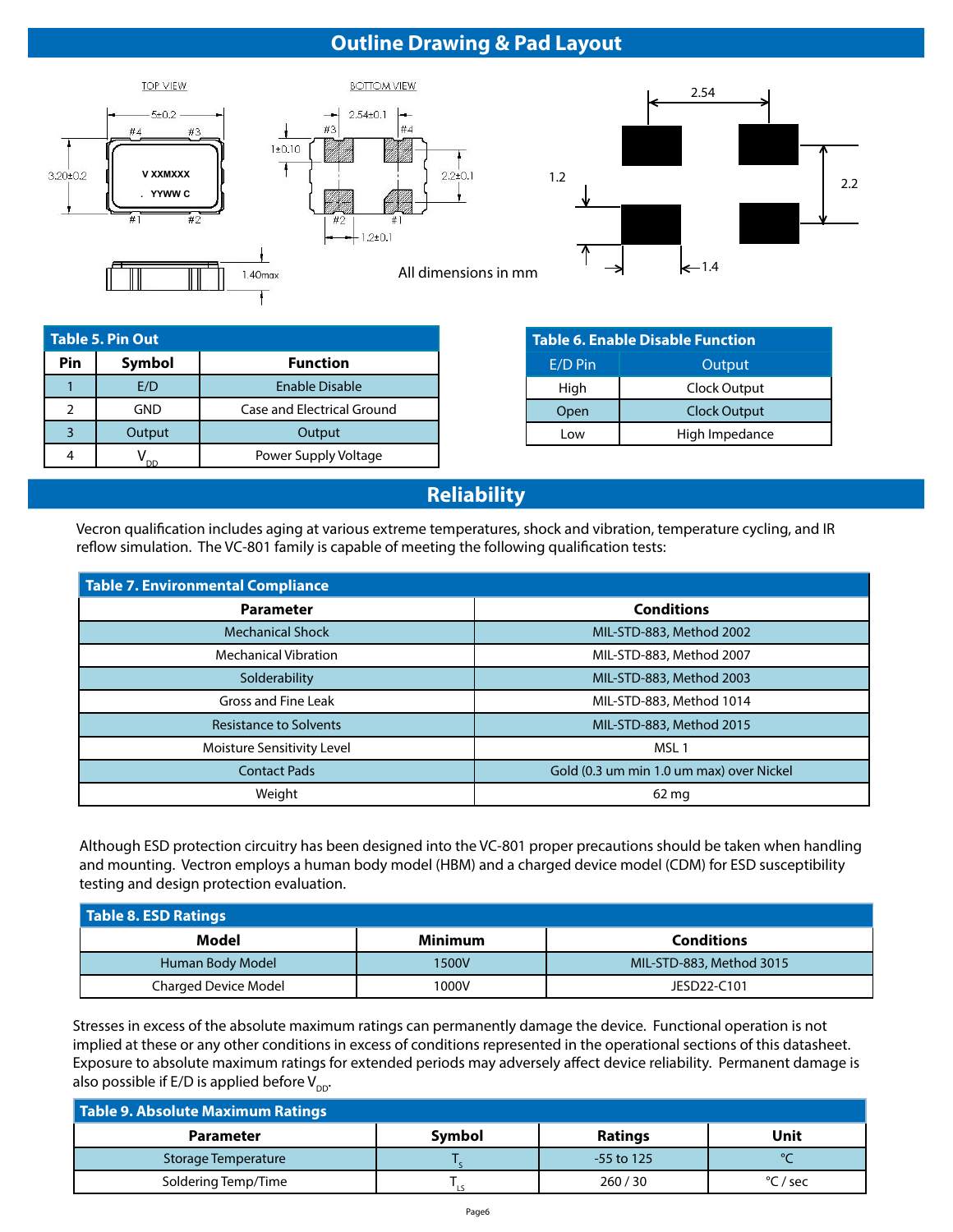## **IR Reflow**

## Solderprofile:

The VC-801 is qualified to meet the JEDEC standard for Pb-Free assembly. The temperatures and time intervals listed are based on the Pb-Free small body requirements. The VC-801 device is hermetically sealed so an aqueous wash is not an issue.



| Table 10. Reflow Profile                |             |                                                               |  |  |  |  |
|-----------------------------------------|-------------|---------------------------------------------------------------|--|--|--|--|
| <b>Parameter</b>                        | Symbol      | <b>Value</b>                                                  |  |  |  |  |
| <b>PreHeat Time</b><br>Ts-min<br>Ts-max |             | 60 sec Min, 260 sec Max<br>$150^{\circ}$ C<br>$200^{\circ}$ C |  |  |  |  |
| Ramp Up                                 | $R_{_{UP}}$ | 3 °C/sec Max                                                  |  |  |  |  |
| Time Above 217 °C                       |             | 60 sec Min, 150 sec Max                                       |  |  |  |  |
| Time To Peak Temperature                | AMB-P       | 480 sec Max                                                   |  |  |  |  |
| Time at 260 $^{\circ}$ C                |             | 30 sec Max                                                    |  |  |  |  |
| Ramp Down                               | $R_{_{DN}}$ | 6 °C/sec Max                                                  |  |  |  |  |

# **Tape and Reel**

| Table 6. Tape and Reel Information |     |                             |     |     |            |                             |     |            |      |            |                |                |       |
|------------------------------------|-----|-----------------------------|-----|-----|------------|-----------------------------|-----|------------|------|------------|----------------|----------------|-------|
|                                    |     | <b>Tape Dimensions (mm)</b> |     |     |            | <b>Reel Dimensions (mm)</b> |     |            |      |            |                |                |       |
| <b>Dimension</b>                   | W   |                             | Do  | Po  | P1         | A                           | B   |            | D    | N          | W <sub>1</sub> | W <sub>2</sub> | # Per |
| <b>Tolerance</b>                   | Тур | Typ                         | Тур | Typ | <b>Typ</b> | <b>Typ</b>                  | Min | <b>Typ</b> | Min  | <b>Min</b> | <b>Typ</b>     | <b>Max</b>     | Reel  |
| VC-801                             |     | 5.5                         | 1.5 | 4   | 8          | 178                         | .78 | 13         | 20.6 | 55         | 12.4           | 22.4           | 1000  |

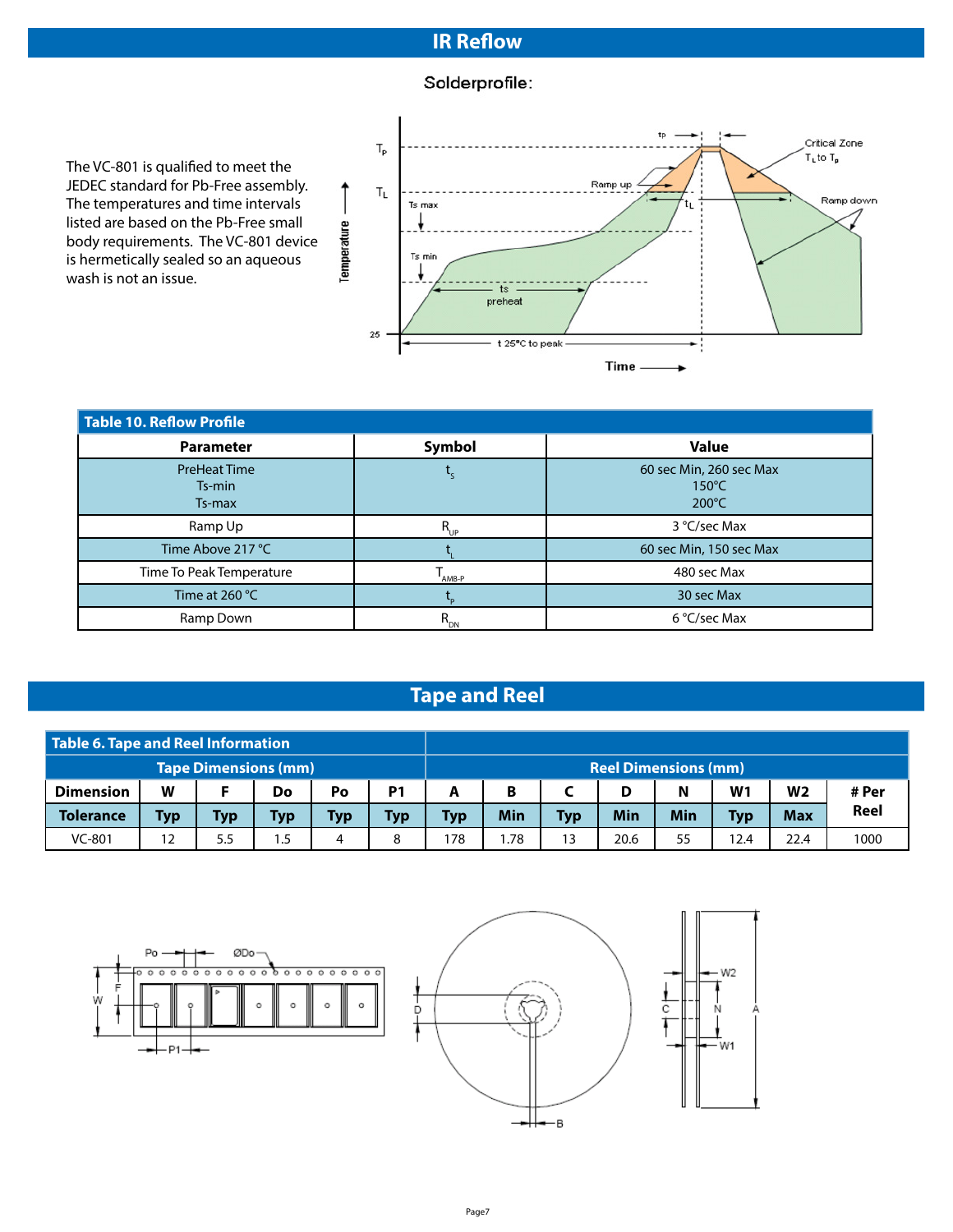| Table 12. Standard Output Frequencies (MHz) |           |         |         |           |         |         |        |  |  |  |
|---------------------------------------------|-----------|---------|---------|-----------|---------|---------|--------|--|--|--|
| 9.8304                                      | 10.000    | 11.0590 | 11.0596 | 11.2896   | 12.000  | 12.272  | 12.288 |  |  |  |
| 12.353                                      | 13.000    | 13.500  | 13.560  | 14.318    | 14.7456 | 16.000  | 16.376 |  |  |  |
| 16.384                                      | 16.777216 | 16.800  | 17.734  | 17.734475 | 18.432  | 19.440  | 19.660 |  |  |  |
| 19.800                                      | 20,000    | 20.480  | 22,000  | 22.5792   | 24.000  | 24.5453 | 24.576 |  |  |  |
| 25.000                                      | 26.000    | 27,000  | 27,120  | 28.686    | 28.375  | 30.000  | 32.000 |  |  |  |
| 32.768                                      | 33,000    | 33.333  | 34.368  | 36.000    | 37.056  | 47.500  | 40,000 |  |  |  |
| 42.500                                      | 44.000    | 44.736  | 48.000  | 48.090    | 50.000  | 54.000  | 60.000 |  |  |  |
| 62.500                                      | 66.000    | 66.666  | 75,000  | 80,000    | 100.000 | 125.000 |        |  |  |  |

## **Ordering Information**



\*Note: not all combination of options are available. Other specifications may be available upon request. Please consult with factory.

| Example:                               |                        |
|----------------------------------------|------------------------|
| VC-801-EAE-KAAN-25M0000000TR           | <b>Tape and Reel</b>   |
| VC-801-EAE-KAAN-25M0000000             | <b>Cut Tape</b>        |
| <b>VC-801-EAE-KAAN-25M0000000 SNPB</b> | Tin lead solder dipped |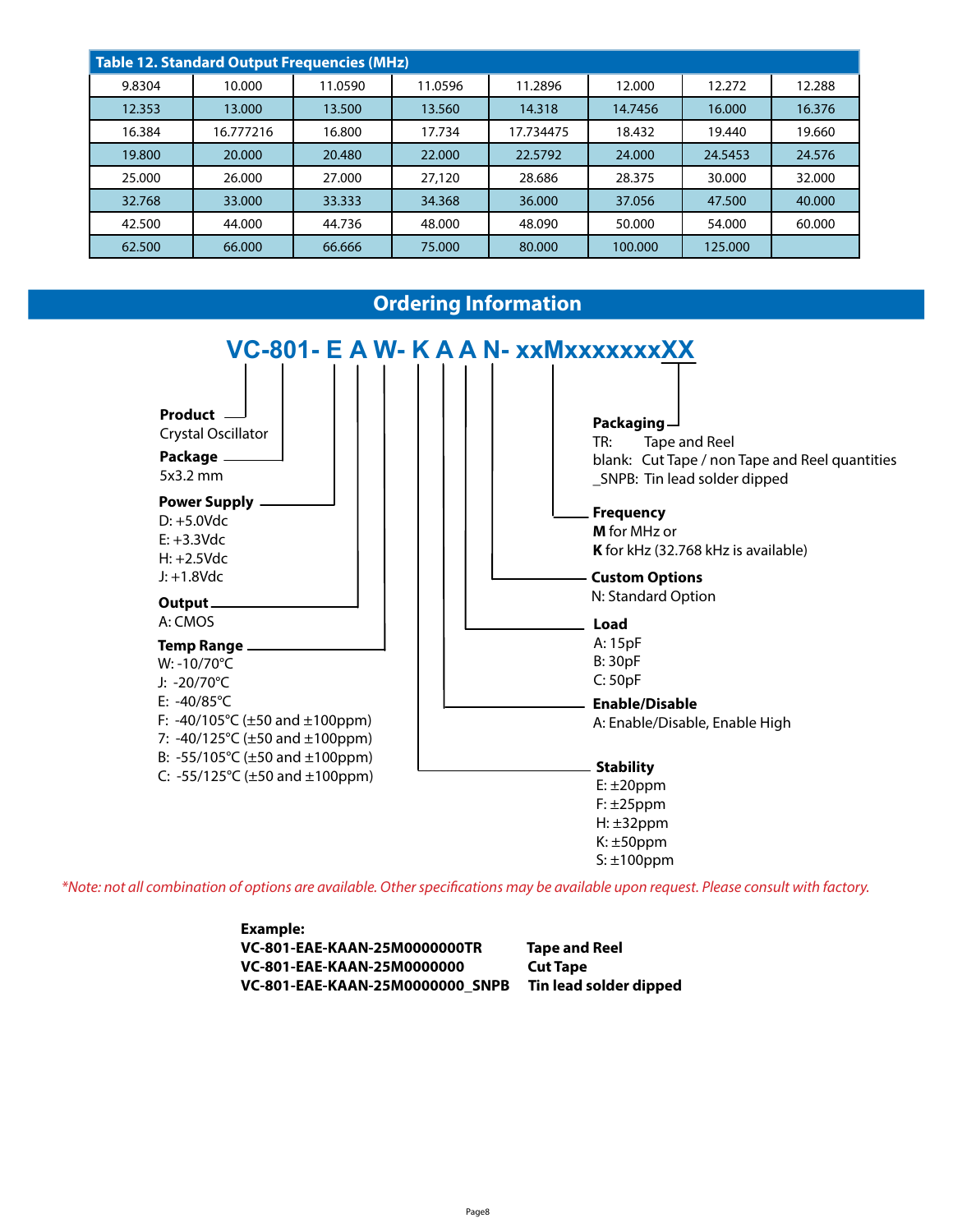## **Revision History**

| <b>Revision Date</b> | <b>Approved</b> | <b>Description</b>                                                                                                |
|----------------------|-----------------|-------------------------------------------------------------------------------------------------------------------|
| October 17, 2014     | <b>VN</b>       | Modified package drawing to reflect 1.40mm maximum height. Added Revision History Table.                          |
| January 20, 2015     | <b>VN</b>       | Included ordering options for -40/105°C, -40/125°C and -55/105°C Operating temperature ranges                     |
| August 10, 2018      | FB              | Update logo and ordering information, Add SNPBDIP ordering information,                                           |
| March 22, 2019       | <b>FB</b>       | Update logo, contact information, disclaimer, change SNPBDIP to SNPB, add weight and gold plating thick-<br>ness. |
| April 30, 2020       | FB              | Add tape and reel ordering option, updates and corrections as needed                                              |



The ordering codes for the VCC4 were changed to VC-801 in 2016. If you had ordered a specific code based off this ordering method, it is still available for purchase under the old code however no new part numbers will be created using this system.